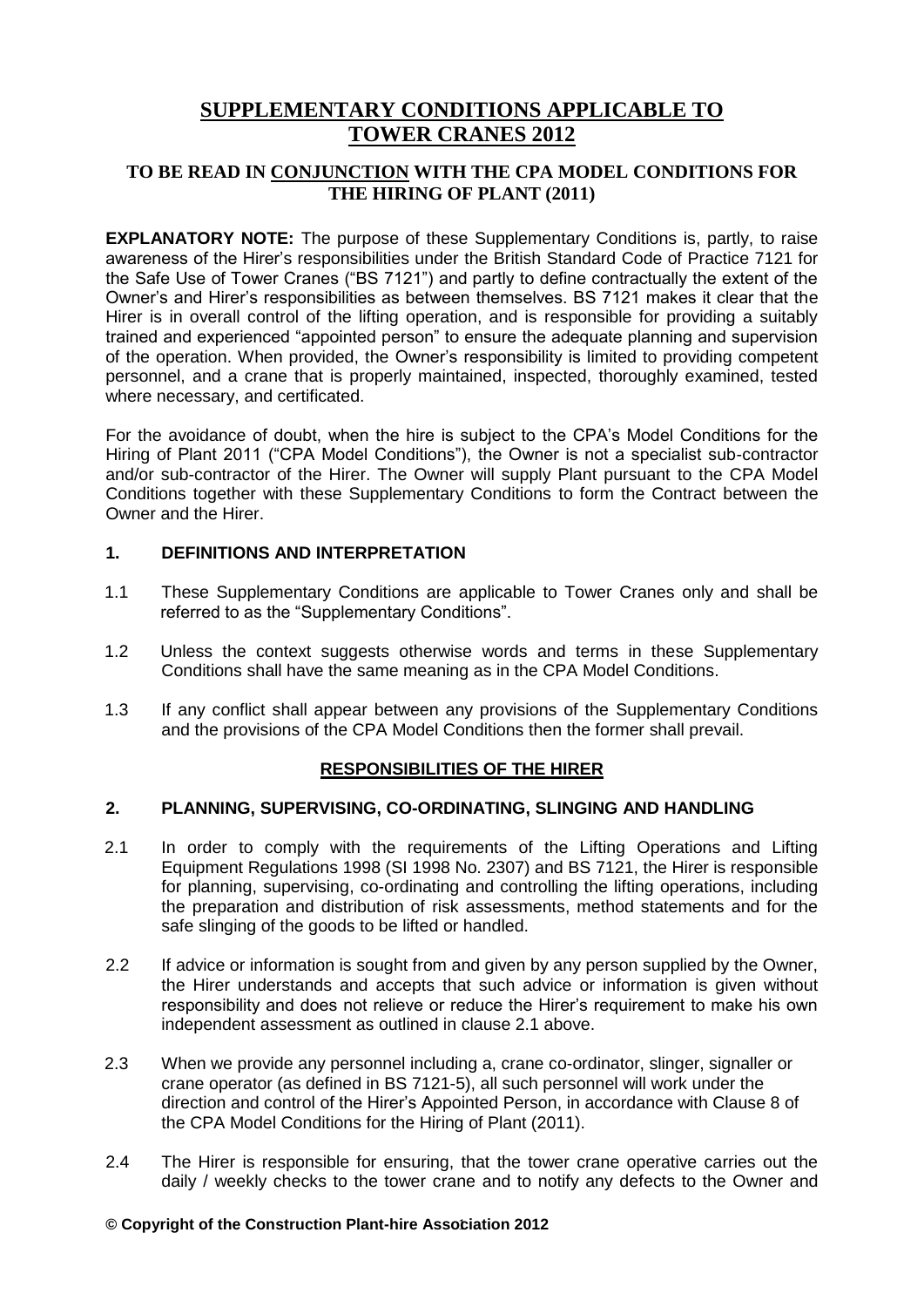take appropriate action on his findings. The Hirer is also responsible for the completion and retention of records and compliance with all Health and Safety legislation and regulations at all times. The cost of carrying out the daily / weekly checks will remain the responsibility of the Hirer.

- 2.5 The Hirer is required to ensure that the Tower Crane's Thorough Examination Certificate is registered on the Health and Safety Executive's Register. The Owner may assist in registering the Certificate on behalf of the Hirer for a small fee.
- 2.6 The Hirer must ensure that the tower crane operative is supervised whilst ascending and descending the tower crane to ensure that the operative ascends and/or descends the tower crane safely and without harm. The Hirer must also ensure that the tower crane operative leaves the site safely at the end of each Working Day.
- 2.7 During times of darkness or limited daylight, the Hirer must ensure that the tower crane operative has adequate lighting to safely ascend and/or descend the tower crane.

# **3. INSURANCE**

The Hirer shall take out and maintain insurance against any and all liabilities the Hirer may incur under the Contract. The Owner reserves the right at any reasonable time to require confirmation that the Hirer is complying with its insurance obligations.

### **4. SUPPLY OF ALTERNATIVE CRANE**

In the event that the Contract specifies a particular type of crane, the Owner reserves the right to supply a suitable alternative crane to that specified subject to prior acceptance by the Hirer. Acceptance of the crane on site shall be deemed to be acceptance of the variation of the Contract by the Hirer in respect of the crane supplied and the Owner shall have no liability to the Hirer in respect of that variation.

### **5. PROVISION OF LIFTING ACCESSORIES**

If requested and specified by the Hirer in advance, the crane will be provided with specific certified lifting accessories, subject to availability and at additional cost. The Owner accepts no responsibility for any costs, losses or expenses incurred or delay caused should the lifting accessories prove unsuitable.

# **6. GROUND AND SITE CONDITIONS**

Without prejudice to clause 7 of the CPA Model Conditions:

- 6.1 The Hirer shall be fully liable to the Owner for any damage to the tower crane or any Plant required for the erection, servicing, adjusting, modifying and dismantling of the tower crane or any associated equipment for the tower crane caused by ground and site conditions and shall indemnify the Owner and hold the Owner harmless against any liability, expense, loss or damage caused by ground and site conditions.
- 6.2 The Hirer will ensure that a suitable base is prepared prior to the delivery of the tower crane, subject to site discussion between the Owner and the Hirer. Otherwise, the Hirer shall ensure and confirm that the foundation on which the tower crane is situated is level, and able to withstand the forces that the tower crane exerts and is in keeping with all current Health and Safety legislation and regulations, and within the manufacturer's recommendations / drawings for the type of tower crane being hired. The design of any base or foundation will be checked in accordance with Category 2 of

#### **© Copyright of the Construction Plant-hire Association 201** 2 **2**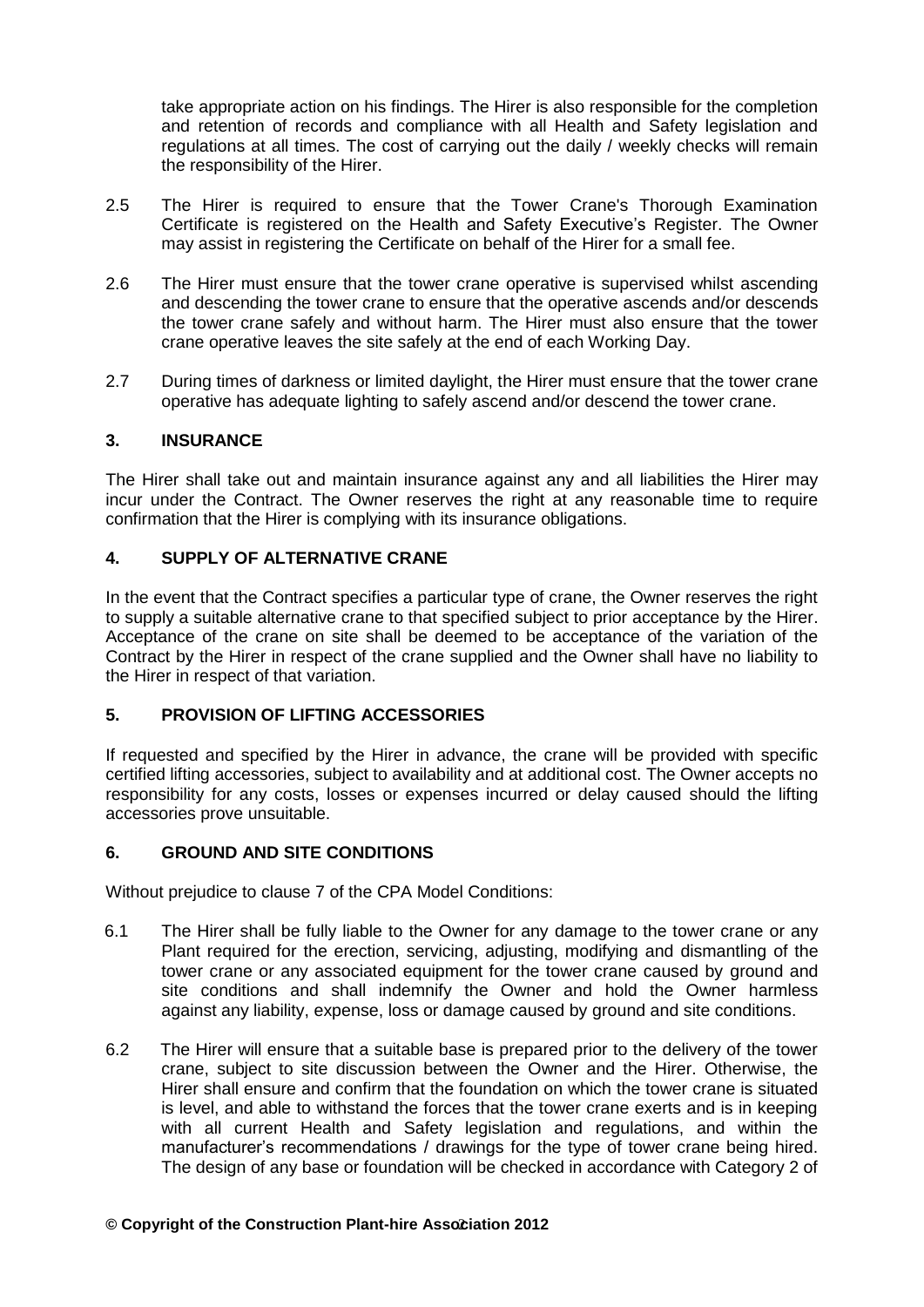Table 1 of BS 5975 - Code of practice for temporary works procedures and permissible stress design of falsework.

# **7. TRAVELLING, ERECTION AND DISMANTLING**

- 7.1 The hire charge will begin once the crane has been erected, tested and commissioned, provided that the appropriate entries have been completed and signed in the site's statutory register. Hire charges will continue until the crane is off-hired by agreement with the Owner provided always sufficient written notice has been received from the Hirer to the Owner.
- 7.2 Insofar as the Hirer's use of the tower crane will require any licence, permission or authorisation from any private or public body or government or Local Authority or the giving of notice for any such licence, permission or authorisation, the giving of any such notice shall be the entire responsibility of the Hirer, who must ensure that sufficient notice is given to the Owner to guarantee compliance with the relevant regulations. This responsibility extends to ensure that the site is kept clear of all obstructions and that if required, traffic management arrangements are set up and operated correctly. Where the Owner is required to obtain a licence, permission or authorisation to supply traffic management on the Hirer's behalf the Hirer shall indemnify the Owner against any costs and/or expenses incurred by the Owner in doing so.
- 7.3 The Owner will charge the Hirer for any time incurred whilst erecting, dismantling, modifying, adjusting or moving the tower crane, including re-testing, and service inspections, for the duration of the Contract. The Hirer shall ensure that the Crane Operator fully assists the Owner or the Owner's representative(s) during the service inspection(s). The Hirer shall also allow the Owner, or any representative(s) of the Owner and their vehicle(s), free and unrestricted access to the tower crane and any associated equipment and to all areas of their operation.
- 7.4 The Hirer will not attempt to adjust or modify the tower crane or the attachments thereto without prior express written permission of the Owner. If there is a need for the Owner's representative to ensure safe adjustment, modification or movement of the tower crane, any reasonable costs incurred by the Owner in so doing will be charged to the Hirer.
- 7.5 The Hirer will clear all debris and site rubbish surrounding the tower crane and associated equipment prior to dismantling of the tower crane. Any reasonable costs incurred by the Owner due to the default of the Hirer in failing to clear all debris and site rubbish will be chargeable to the Hirer.
- 7.6 Any costs incurred by the Owner as a result of delays or cancellation by any cause beyond the Owner's reasonable control including but not limited to inclement weather, aborted road closures, ground conditions, access / egress in the planned area of operations, or industrial action on site during the erection, alteration or dismantling of the tower crane and associated equipment will be charged in full to the Hirer.
- 7.7 Subject to Clause 25 of the CPA Model Conditions, the Hirer shall be liable to the Owner for the agreed fees and charges regardless of any change in the Hirer's circumstances or the circumstances affecting the use to which the Hirer intends or intended to put the tower crane to, and any decision to accept a cancellation or variation of the Contract in any respect shall be at the Owner's full and entire discretion.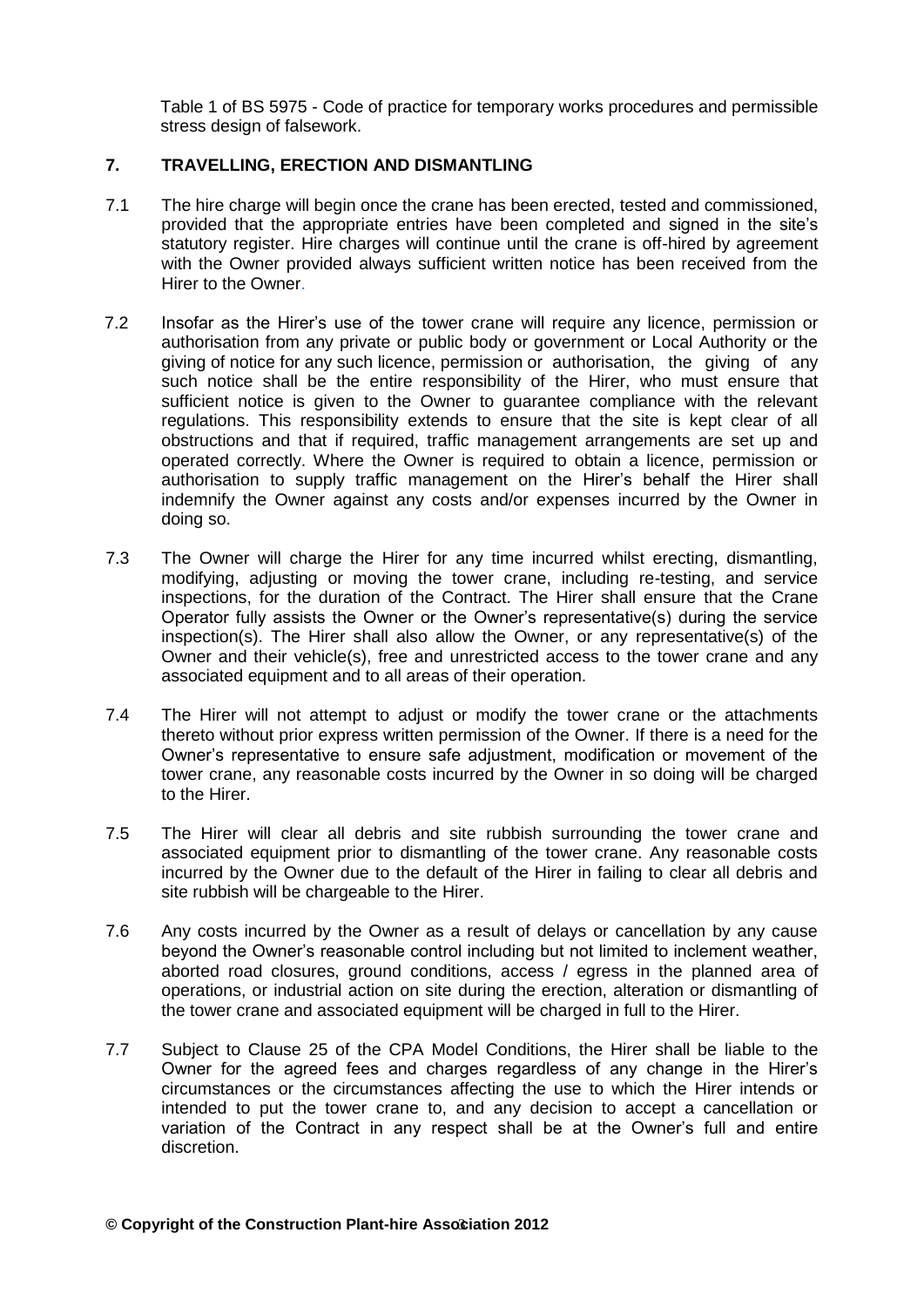7.8 The Owner shall be given the necessary notice from the Hirer prior to erecting or dismantling the tower crane and associated equipment or any alterations thereto.

# **8. EXCLUSION ZONES**

- 8.1 The Hirer will create and maintain an exclusion zone at no cost to the Owner, whilst the tower crane is either being erected, serviced, adjusted, modified or dismantled. During this time, the Hirer will be solely responsible for preventing any unauthorised personnel from entering the exclusion zone. Should the Hirer fail to comply with this requirement, the Hirer will be solely liable for any loss or damage or injury to persons or property and to costs sustained by the Owner as a result of suspension of works arising from the failure to maintain the area.
- 8.2 The Hirer will receive written confirmation of the agreed area of the exclusion zone from the Owner, a reasonable period prior to the tower crane being erected, serviced, adjusted, modified or dismantled.

### **9. POWER SUPPLY**

- 9.1 If an electric power supply is required, the Hirer will be responsible for the cost of providing the correct power supply for the type of tower crane being hired to the base of the tower crane or close by, prior to the arrival of the tower crane. The power supply will terminate in a suitably sized Switch Fused Isolator (SFI), at the Hirer's cost, and will remain available until the tower crane has been completely dismantled.
- 9.2 The Owner will be responsible for connecting the power supply to the tower crane from the Hirer's SFI, ensuring it is of the required size for the crane's requirements. Unless otherwise agreed, when the tower crane is not in use, the Hirer will ensure that the power supply is properly isolated.

### **10. HOLIDAY PERIODS**

It is the responsibility of the Hirer to ensure the safekeeping of all Plant hired which is not returned to the Owner before the start of any Holiday Period. The Hirer will be charged for the crane during the Holiday Periods in accordance with the terms of the Contract. If an operator works during this period, then the Hirer will be charged for the operator too.

### **11. MINIMUM HIRE PERIOD**

The Hirer will hire the tower crane for a minimum period as stated on the Contract. The Owner reserves the right to charge the Hirer the balance of the Contract, should the hire be terminated earlier than contractually agreed.

# **RESPONSIBILITIES OF THE OWNER**

# **12. LIMITATIONS OF LIABILITY**

Without prejudice to the terms of Clause 12 of the CPA Model Conditions, the Owner shall have no liability to the Hirer in respect of any damage, including but not limited, to:

- 12.1 any goods or other things being moved by the tower crane;
- 12.2 any surface or subsurface features such as underground services;

### **© Copyright of the Construction Plant-hire Association 201** 4 **2**